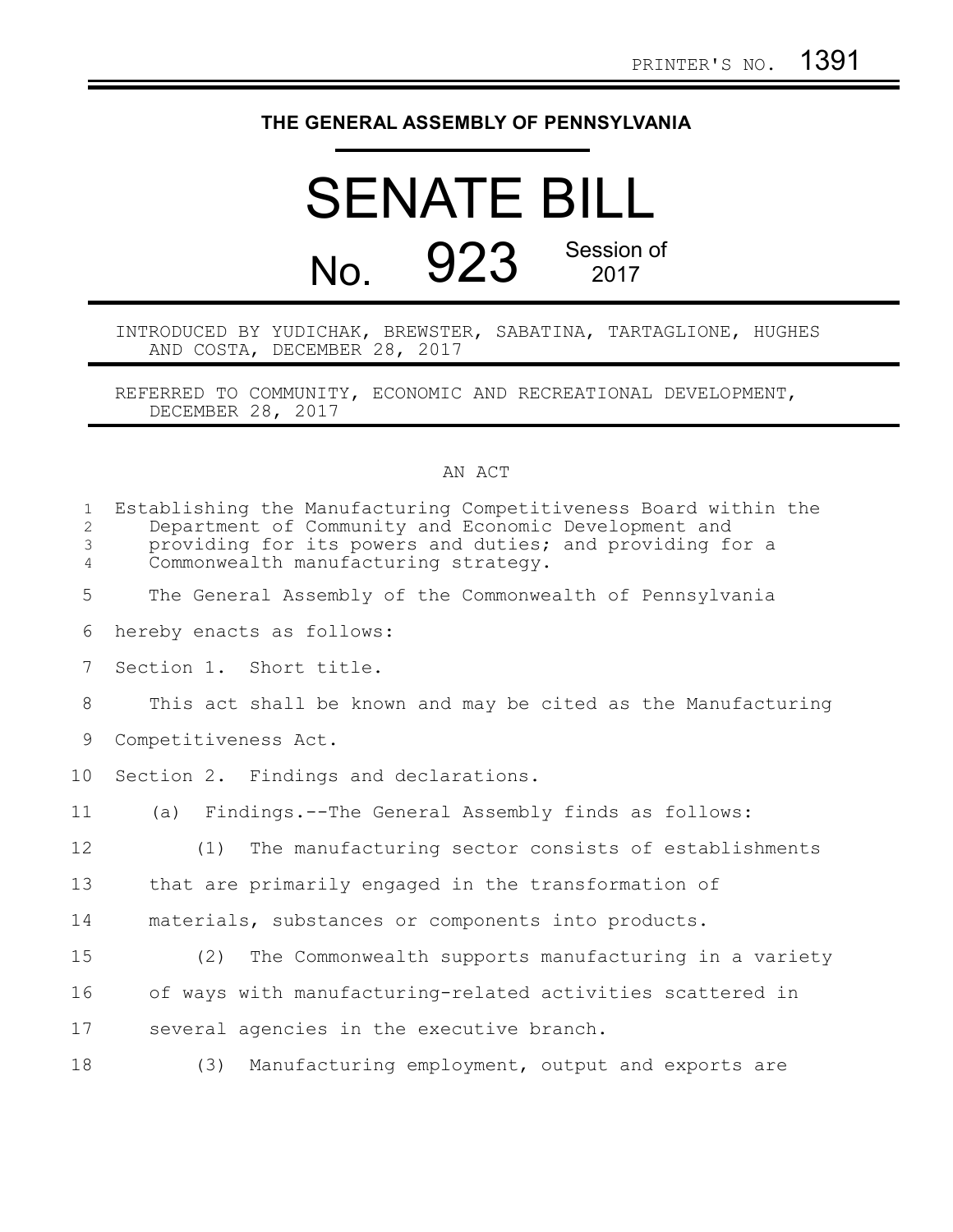impacted by, among other things, tax policies, the state of infrastructure and transportation, small business regulations, environmental regulations, innovation ecosystems, work force development and education initiatives. 1 2 3 4

(4) Manufacturers account for 12% of the total gross domestic product output in this Commonwealth, employing more than 9% of the work force. Total output from manufacturing is more than \$85,150,000,000. There are more than 566,000 manufacturing employees in this Commonwealth, with an average annual compensation of about \$72,500 as of 2015. 5 6 7 8 9 10

(5) Legislative policies and executive actions often result in unintended, inconsistent and conflicting outcomes with respect to the growth of manufacturing in this Commonwealth. 11 12 13 14

(6) The manufacturing sector is vital to the economic well-being of this Commonwealth. 15 16

(7) The manufacturing industry provides crucial job opportunities for the middle class. 17 18

(8) Other states and foreign jurisdictions have repeatedly tried to lure Pennsylvania manufacturers to relocate with the promise of tax breaks and other economic incentives. 19 20 21 22

(9) When Pennsylvania manufacturing operations relocate outside this Commonwealth, it results in a loss of jobs and income for Pennsylvania families and puts a strain on this Commonwealth's social safety net. 23 24 25 26

(10) The Commonwealth needs to take all reasonable measures to improve the current state of Pennsylvania's climate as it relates to the manufacturing industry. (b) Declarations.--The General Assembly declares as follows: 27 28 29 30

20170SB0923PN1391 - 2 -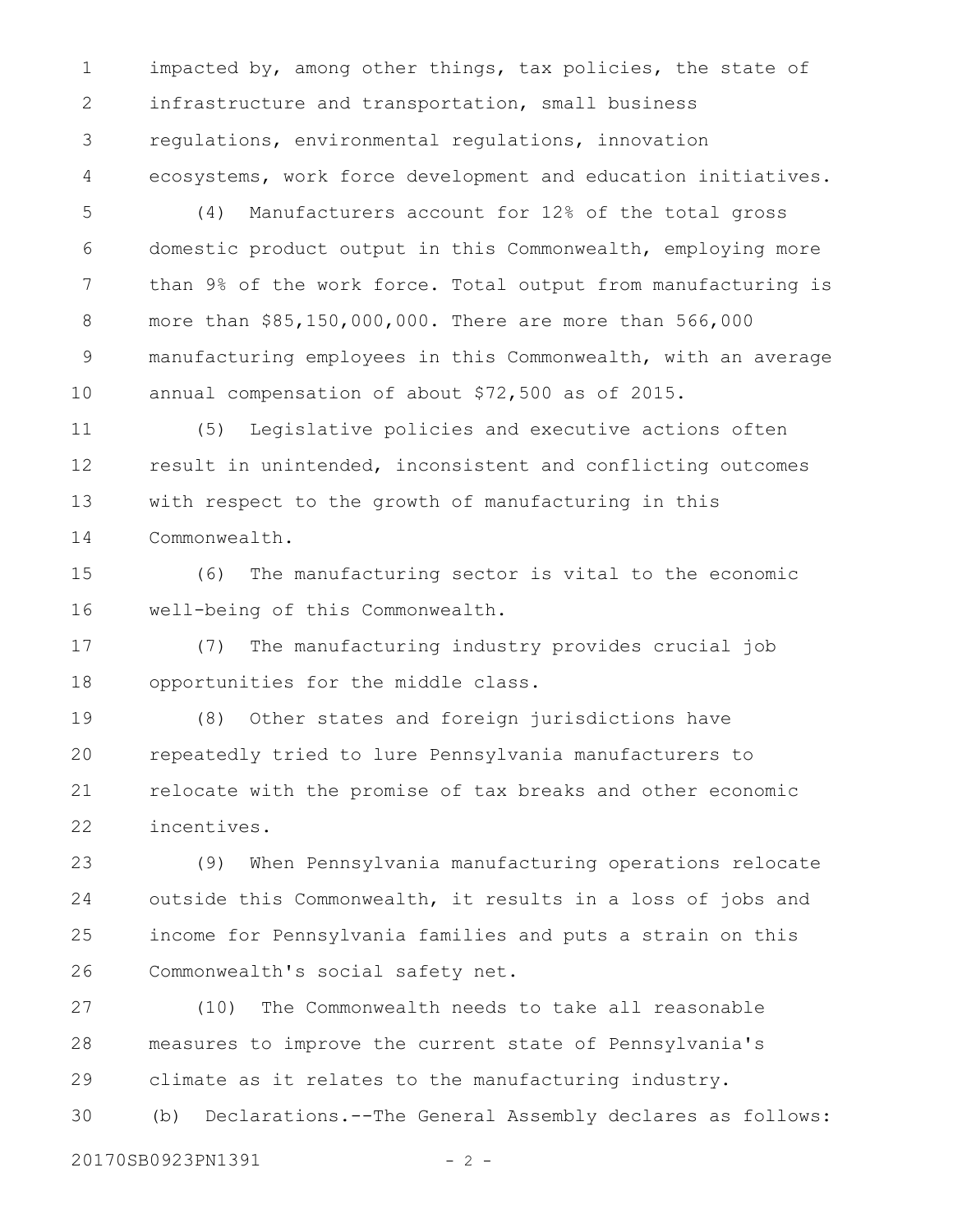(1) A well-designed Statewide manufacturing strategy would benefit the Commonwealth's economy in several important ways. 1 2 3

(2) A revitalized manufacturing sector would enable this Commonwealth to derive a larger percentage of economic growth from exports and domestic production. 4 5 6

(3) Average Commonwealth wages would rise in response to growing manufacturing output, as manufacturing jobs historically have paid higher wages and benefits than nonmanufacturing jobs. 7 8 9 10

(4) A growing manufacturing sector would help lay a foundation for future economic growth in this Commonwealth as manufacturing industries perform the vast share of privatesector research and development, which fuels the innovation that serves as a primary engine of economic growth. Section 3. Definitions. 11 12 13 14 15 16

The following words and phrases when used in this act shall have the meanings given to them in this section unless the context clearly indicates otherwise: 17 18 19

"Board." The Manufacturing Competitiveness Board established under section 5. 20 21

"Department." The Department of Community and Economic Development of the Commonwealth. 22 23

"Independent agency." As defined in 62 Pa.C.S. § 103 (relating to definitions). 24 25

"Manufacturing sector." Any establishment engaged in the mechanical, physical or chemical transformation of materials, substances or components into new products. 26 27 28

"Nonprofit organization." An organization that is described under section 501(c) and exempt from tax under section 501(a) of 29 30

20170SB0923PN1391 - 3 -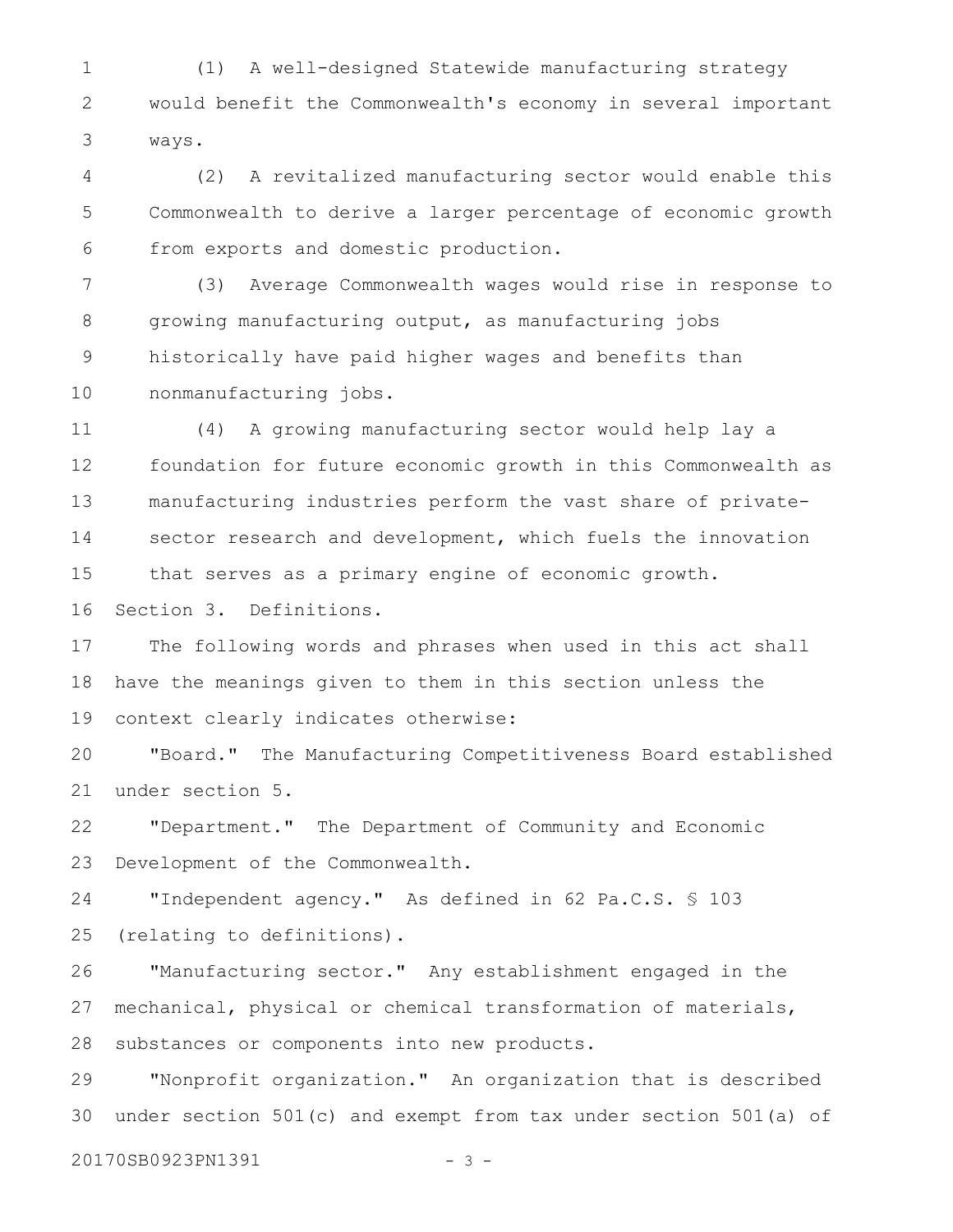the Internal Revenue Code of 1986 (Public Law 99-514, 26 U.S.C. § 501). "Private sector experience." Work experience in the private sector or for-profit sector in any of the following areas: (1) Managing manufacturing companies, including managing small business manufacturing companies with less than 100 employees. (2) Managing supply chain providers. (3) Managing labor organizations. (4) Work force development. (5) Finance. (6) Analyzing manufacturing policy and competitiveness. (7) Conducting manufacturing-related research and development. "Secretary." The Secretary of Community and Economic Development of the Commonwealth. "Sunshine Act." 65 Pa.C.S. Ch. 7 (relating to open meetings). Section 4. Chief Manufacturing Officer of the Commonwealth. (a) Appointment.--The following apply: (1) Not later than six months after the effective date of this act, the Governor shall appoint a Chief Manufacturing Officer of the Commonwealth. (2) The Governor shall select the Chief Manufacturing Officer from among individuals who have basic qualifications and expertise in manufacturing technology and policy. (3) The position of Chief Manufacturing Officer shall be in the Executive Office of the Governor and shall report to the Governor. (b) Compensation.--The following apply: 1 2 3 4 5 6 7 8 9 10 11 12 13 14 15 16 17 18 19 20 21 22 23 24 25 26 27 28 29 30

20170SB0923PN1391 - 4 -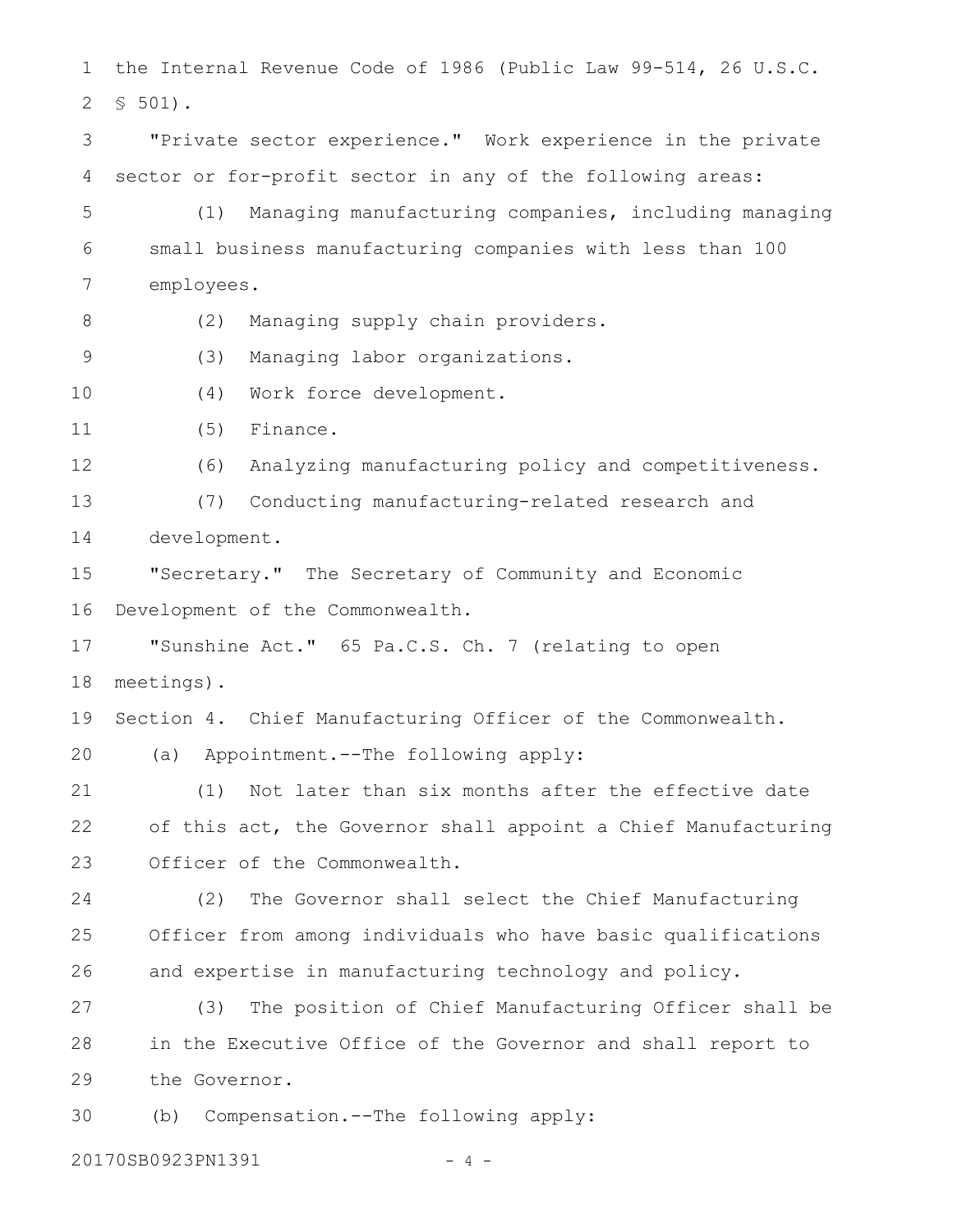(1) The Executive Board established under the act of April 9, 1929 (P.L.177, No.175), known as The Administrative Code of 1929, shall establish the compensation of the Chief Manufacturing Officer, which shall be commensurate with the qualification and expertise of the individual appointed. 1 2 3 4 5

(2) The Chief Manufacturing Officer shall be reimbursed for all necessary and actual expenses. 6 7

(3) The Chief Manufacturing Officer shall be eligible for retirement under the State Employees' Retirement Code and shall, if the member elects to participate, be considered a State employee for the purposes of 71 Pa.C.S. Pt. XXV (relating to retirement for State employees and officers). (c) Duties.--The Chief Manufacturing Officer shall: 8 9 10 11 12 13

(1) Advise the Governor on policy issues that affect the economic activities and the work force of the manufacturing sector. 14 15 16

(2) Conduct, through the board, a comprehensive assessment of the current state of this Commonwealth's manufacturing sector in accordance with section 5(j) no later than January 1, 2019. 17 18 19 20

(3) Develop, through the board, the Commonwealth manufacturing strategy described in section 6 not later than July 1, 2019. 21 22 23

(4) Foster the coordination of manufacturing-related policies and activities across agencies by: 24 25

(i) encouraging the use of best innovative manufacturing practices across State government; (ii) ensuring the use of best information 26 27 28

- technologies and cybersecurity practices for manufacturing; and 29
- 

20170SB0923PN1391 - 5 -

30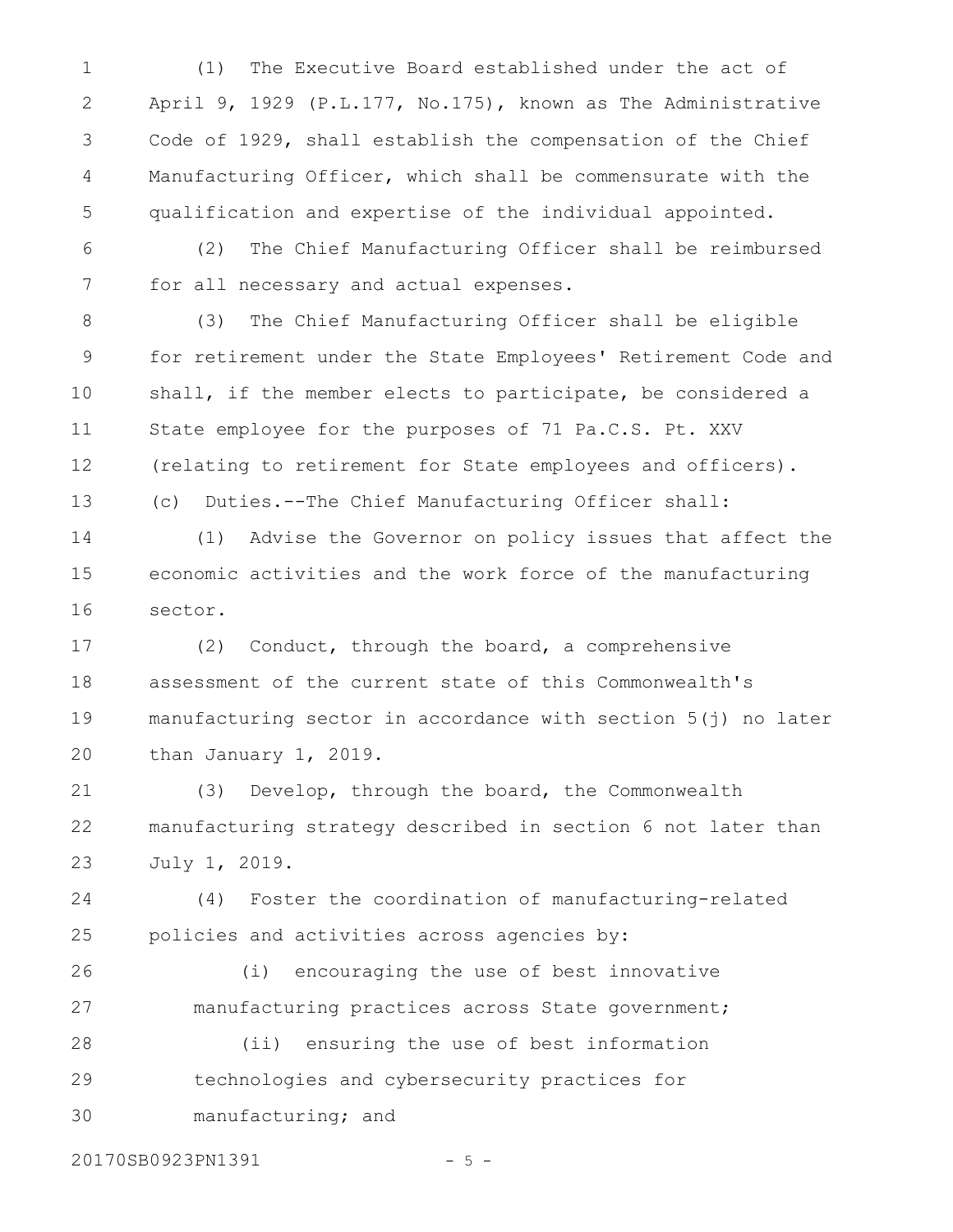(iii) analyzing the status of manufacturing technology needs across independent agencies. 1 2

(5) Conduct technology policy analyses to improve Commonwealth manufacturing productivity, technology and innovation and cooperate with the Commonwealth's manufacturing industry in the improvement of Commonwealth productivity, technology and ability to compete successfully in world markets. 3 4 5 6 7 8

(6) Identify technological needs, problems and opportunities within and across the Commonwealth's manufacturing sector that, if addressed, could make a significant contribution to the State economy. 9 10 11 12

(7) Assess whether the capital, technical and other resources being allocated to manufacturing are likely to generate new technologies, adequate to meet private and social demands for goods and services and sufficient to promote productivity and economic growth. 13 14 15 16 17

(8) Encourage the creation of joint initiatives by local governments, regional organizations, private companies, institutions of higher education or nonprofit organizations to encourage technology transfer, to stimulate innovation and to promote an appropriate climate for investment in manufacturing-related industries. 18 19 20 21 22 23

(9) Propose manufacturing-related cooperative research involving appropriate independent agencies, local governments, regional organizations, institutions of higher education, nonprofit organizations or private companies to promote the common use of resources, to improve training programs and curricula, to stimulate interest in high technology manufacturing careers and to encourage the 24 25 26 27 28 29 30

20170SB0923PN1391 - 6 -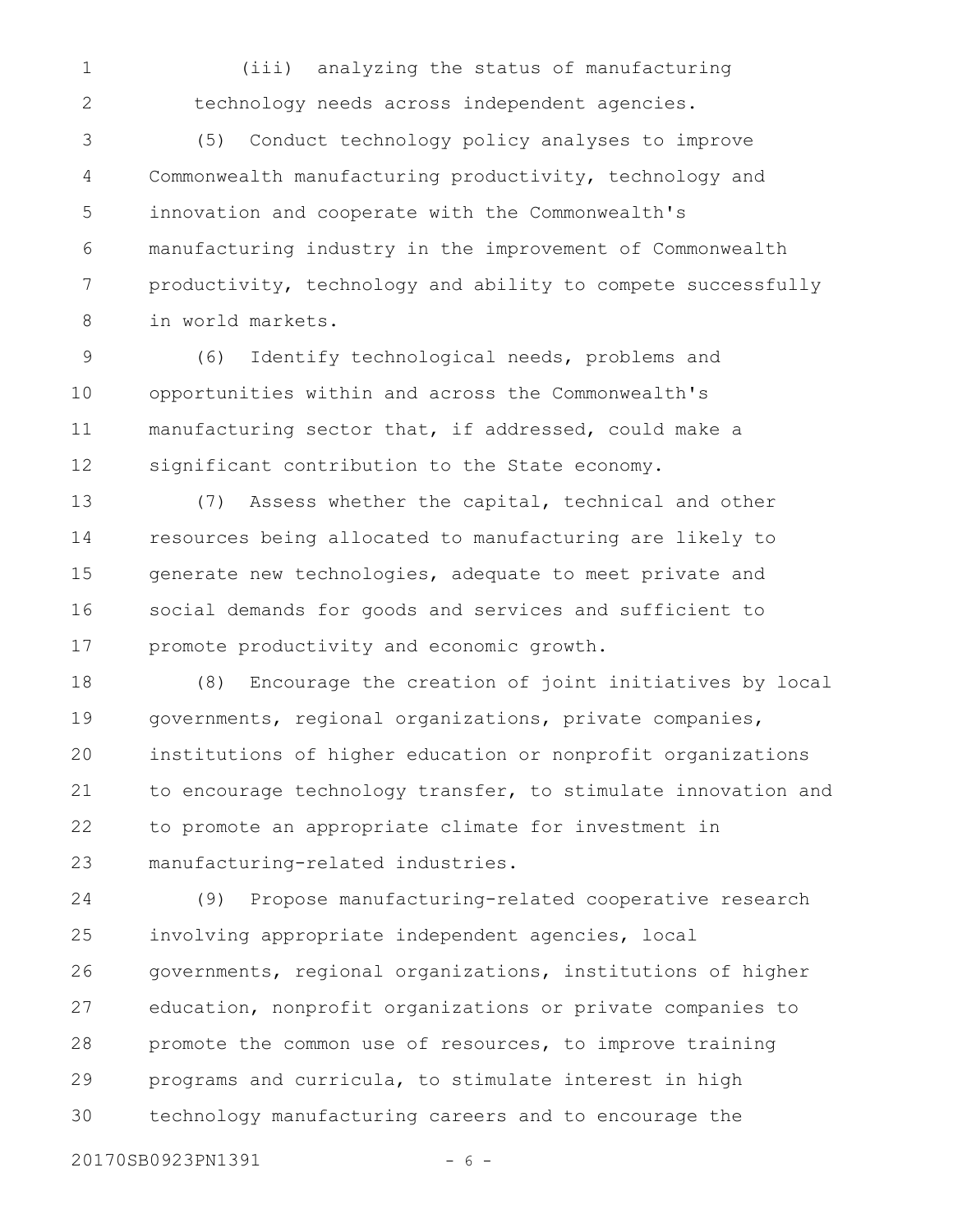effective dissemination of manufacturing technology skills within the wider community. 1 2

(10) Serve as a focal point for discussions among companies that manufacture in this Commonwealth on topics of interest to the manufacturing industry and work force, including discussions regarding emerging and advanced technologies. 3 4 5 6 7

(11) Develop strategies and policies that would encourage manufacturing enterprises to maintain production facilities and retain manufacturing jobs in this Commonwealth and use manufacturing supply chains based in this Commonwealth. 8 9 10 11 12

(12) Support communities negatively impacted by the closure or relocation of manufacturing facilities by promoting efforts to revitalize communities for new manufacturing enterprises. 13 14 15 16

(13) Assist local governments in their economic development plans for manufacturing and in their efforts to relocate manufacturing facilities within this Commonwealth rather than moving manufacturing outside of this Commonwealth. 17 18 19 20 21

(14) Perform such other functions or activities as the Governor may assign. 22 23

Section 5. Manufacturing Competitiveness Board. 24

(a) Establishment.--The Manufacturing Competitiveness Board is established within the department for the purpose of reviewing and making recommendations on the competitiveness of this Commonwealth's manufacturing sector. 25 26 27 28

(b) Composition.--The board shall be composed of the following members: 29 30

20170SB0923PN1391 - 7 -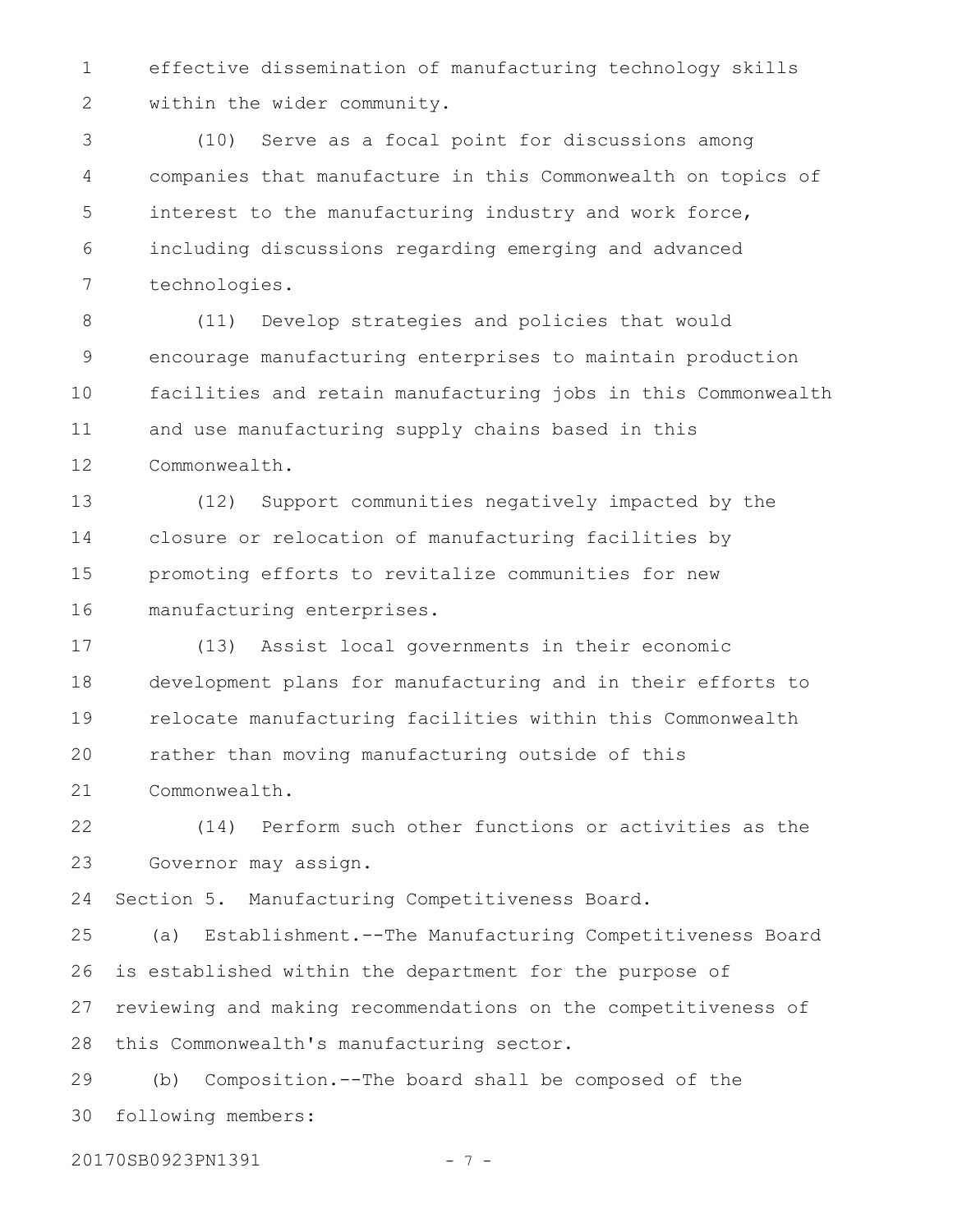- (1) The Chief Manufacturing Officer of this 1
- Commonwealth. 2
- (2) The secretary or a designee. 3
- (3) The Secretary of Labor and Industry or a designee. 4
- (4) The Secretary of Revenue or a designee. 5
- (5) The Small Business Advocate. 6
- (6) Four members with private sector experience appointed by the Governor. 7 8
- (7) One member with private sector experience appointed by the President pro tempore of the Senate. 9 10
- (8) One member with private sector experience appointed by the Minority Leader of the Senate. 11 12
- (9) One member with private sector experience appointed by the Speaker of the House of Representatives. 13 14
- (10) One member with private sector experience appointed by the Minority Leader of the House of Representatives. 15 16
- (c) Terms.--Except for the initial appointments, members of the board appointed under subsection (b)(6) shall serve terms of four years. 17 18 19
- (d) Chair.--The Chief Manufacturing Officer of this Commonwealth shall serve as the chair of the board. 20 21
- (e) Quorum.--A majority of the members appointed to the board shall constitute a quorum for purposes of transacting the business of the board. 22 23 24
- (f) Meetings.--The board shall hold its first meeting within 60 days of the appointment of the Chief Manufacturing Officer and shall meet quarterly, but may meet more frequently if deemed necessary by the board in order to carry out the purposes of this act. 25 26 27 28 29
- (g) Compensation.--Board members shall not receive 20170SB0923PN1391 - 8 -30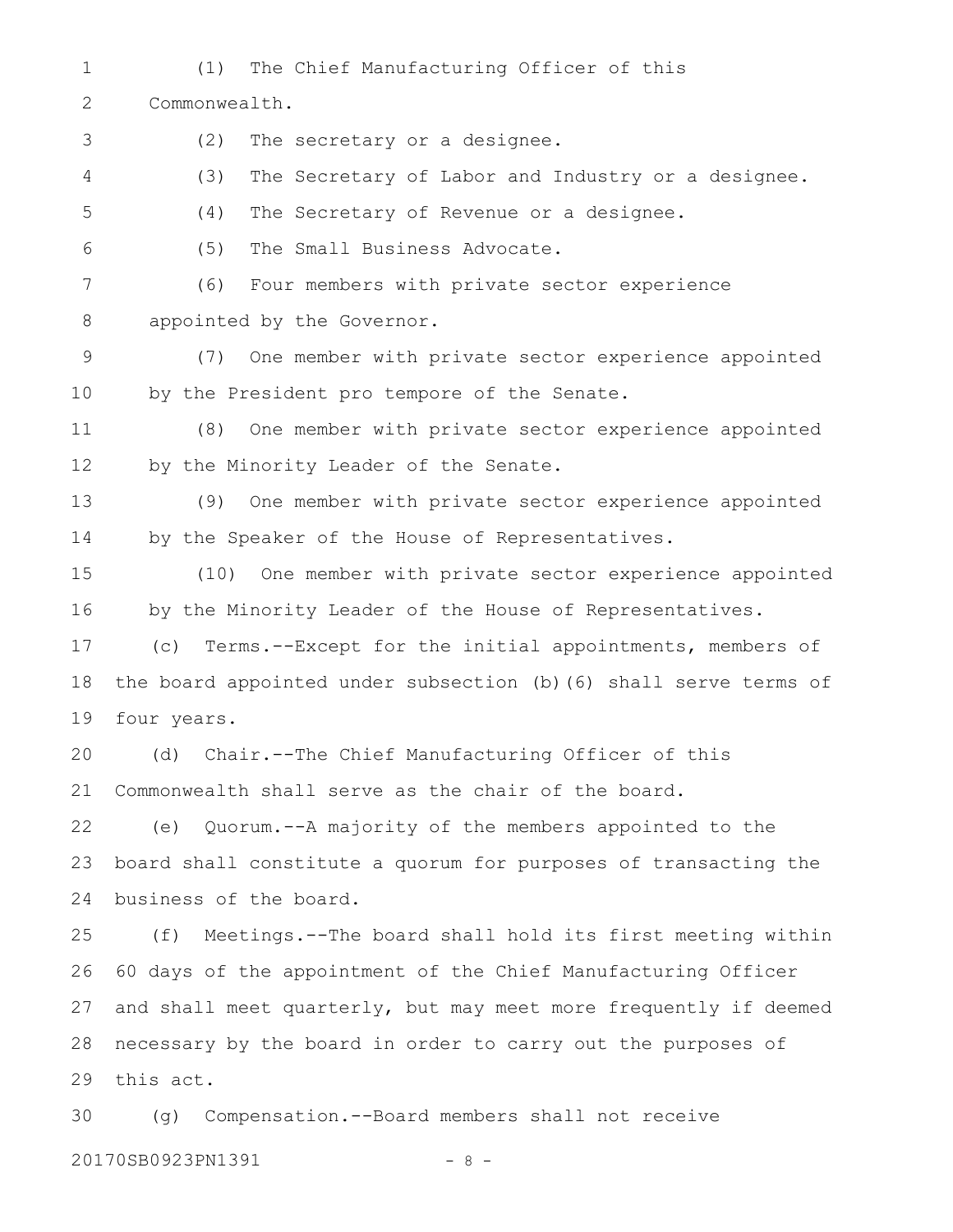compensation for their participation on the board. Board members may be reimbursed for reasonable expenses incurred in relation to the attendance of board meetings and hearings. 1 2 3

(h) Hearings.--The board may hold hearings for the purpose of fact-finding on issues related to manufacturing competitiveness. Any hearings held by the board shall be subject to the Sunshine Act. 4 5 6 7

(i) Administrative support.--The department shall make office space available to the board. The department shall provide administrative support and any other technical assistance required by the board to carry out its duties under this act. 8 9 10 11 12

(j) Assessment.--The board shall work with the department to conduct a comprehensive assessment of the laws, regulations, policies and procedures of this Commonwealth and of other states related to the manufacturing sector and market competitiveness. The board's assessment, analysis and recommendations shall include, but not be limited to, the following areas: 13 14 15 16 17 18

(1) The state of this Commonwealth's existing manufacturing sector. 19 20

(2) This Commonwealth's regulatory climate as it relates to the manufacturing sector. 21 22

(3) The Commonwealth's current programs and tax incentives made available to the manufacturing sector. 23 24

(4) This Commonwealth's manufacturing competitiveness and how it compares to other states. 25 26

(5) Programs and tax incentives benefiting the manufacturing sector in other states and the cost of implementing similar programs in this Commonwealth. 27 28 29

(6) Federal programs and incentives that are currently 20170SB0923PN1391 - 9 -30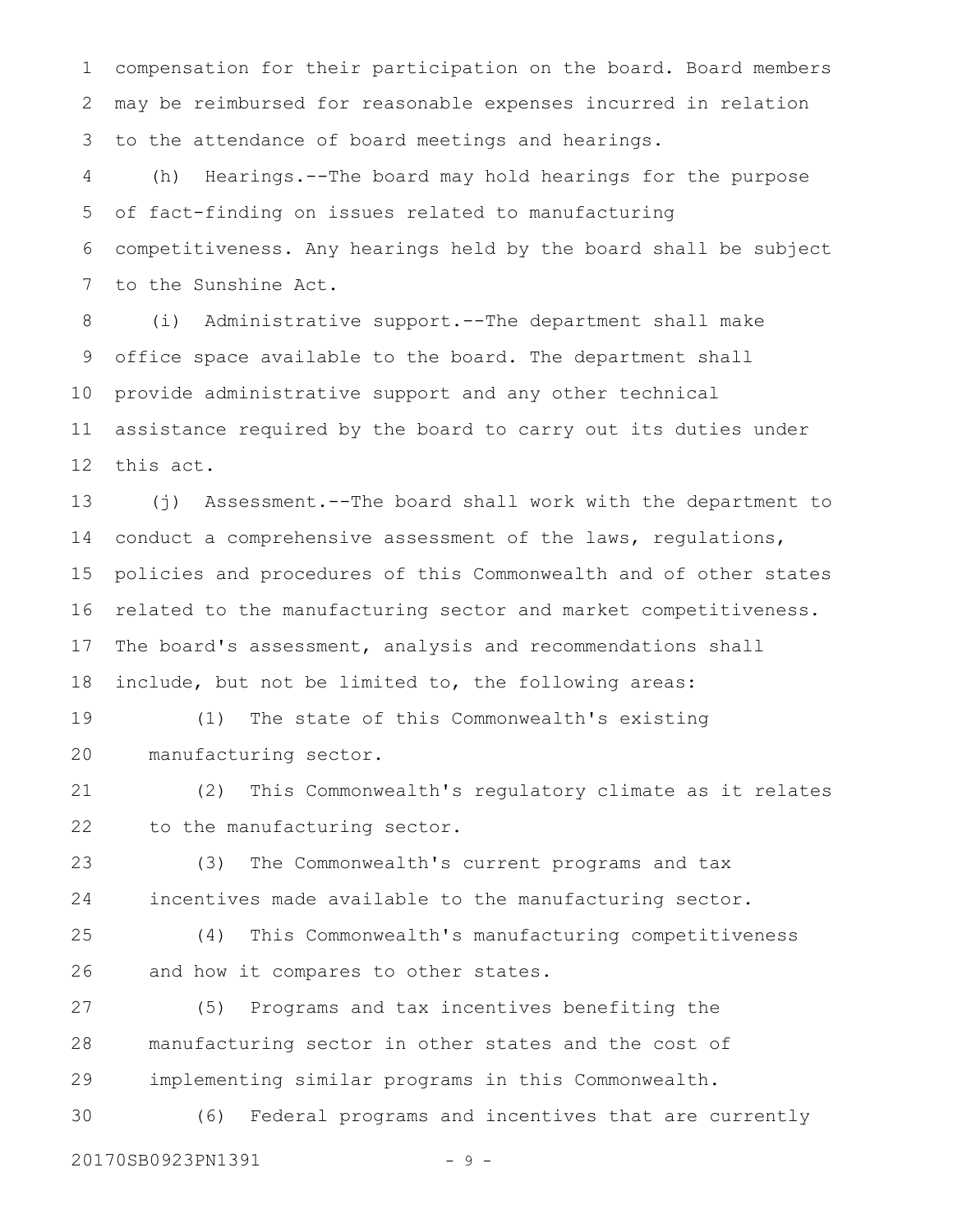available to assist and stimulate growth in the manufacturing sector. 1 2

(7) Other manufacturing issues deemed appropriate by the board, including, but not limited to: 3 4

(i) Work force skills, gaps and development. (ii) Statistics on manufacturing productivity, output and growth. 5 6 7

(iii) Programs to help small and midsized manufacturers become more competitive. 8 9

(iv) Impact of Commonwealth tax policy. (v) Financing and investment, including challenges associated with commercialization and scaling up production. 10 11 12 13

(vi) Job creation and employment disparities. (vii) Levels of Commonwealth production. Section 6. Commonwealth manufacturing strategy. 14 15 16

(a) Requirements.--The Commonwealth manufacturing strategy developed under section 4(c)(3) shall contain the comprehensive assessment of the current state of manufacturing completed under section 4(c)(2) and comprehensive strategies and recommendations for: 17 18 19 20 21

(1) identifying and addressing the anticipated work force needs of the manufacturing sector; 22 23

(2) strengthening education and the required training and certifications for manufacturing; 24 25

(3) creating training and appropriate career paths to manufacturing jobs for veterans and others that have become unemployed; 26 27 28

(4) promoting the development of quality control and other technical standards; 29 30

20170SB0923PN1391 - 10 -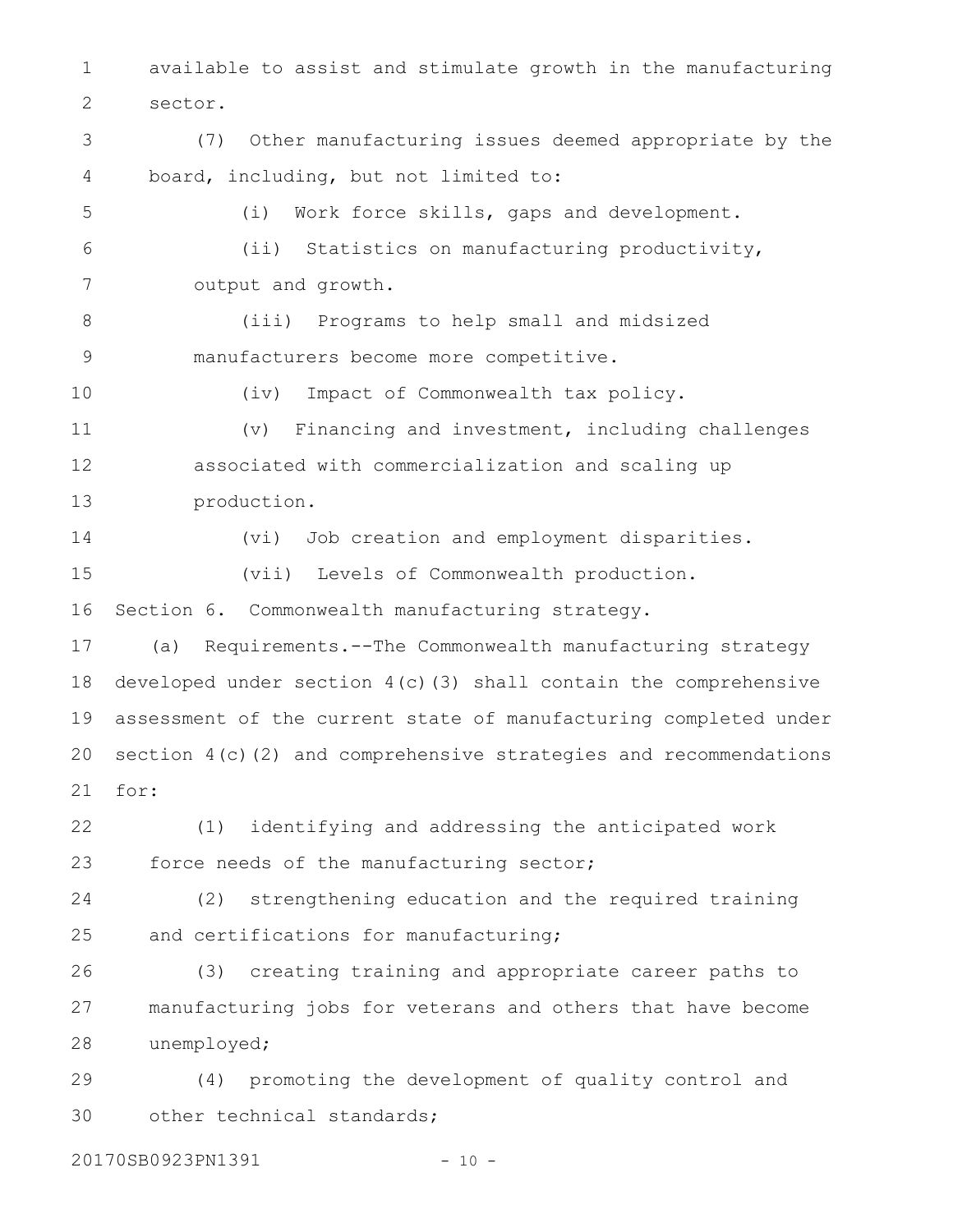(5) maintaining reliable physical and telecommunications infrastructure, and the required investments in infrastructure projects, as needed, for manufacturing; 1 2 3

(6) analyzing the status of manufacturing technology needs in the industrial sector and providing recommendations for economic and labor force expansions; 4 5 6

(7) monitoring technology directions and analyzing strengths, weaknesses, threats and opportunities in this Commonwealth's manufacturing sector; 7 8 9

(8) implementing appropriate tax incentives and credits to assist manufacturing enterprises in improving competitiveness; 10 11 12

(9) recommending State laws, regulations and policies to reduce the cost of manufacturing and improve productivity; 13 14

(10) promoting the export of Commonwealth-manufactured goods; 15 16

(11) identifying other forms of assistance to companies that manufacture in this Commonwealth to successfully compete in world markets; and 17 18 19

(12) addressing other issues as the Governor determines necessary. 20 21

(b) Updates.--The Chief Manufacturing Officer may update the Commonwealth manufacturing strategy on a continuing basis or as necessary to ensure the competitiveness of this Commonwealth's manufacturing sector. 22 23 24 25

Section 7. Report. 26

(a) Submission.--Beginning in calendar year 2020, the Governor shall submit an annual report outlining the manufacturing competitiveness strategy, including its findings and recommendations, no later than September 30, to the 27 28 29 30

20170SB0923PN1391 - 11 -